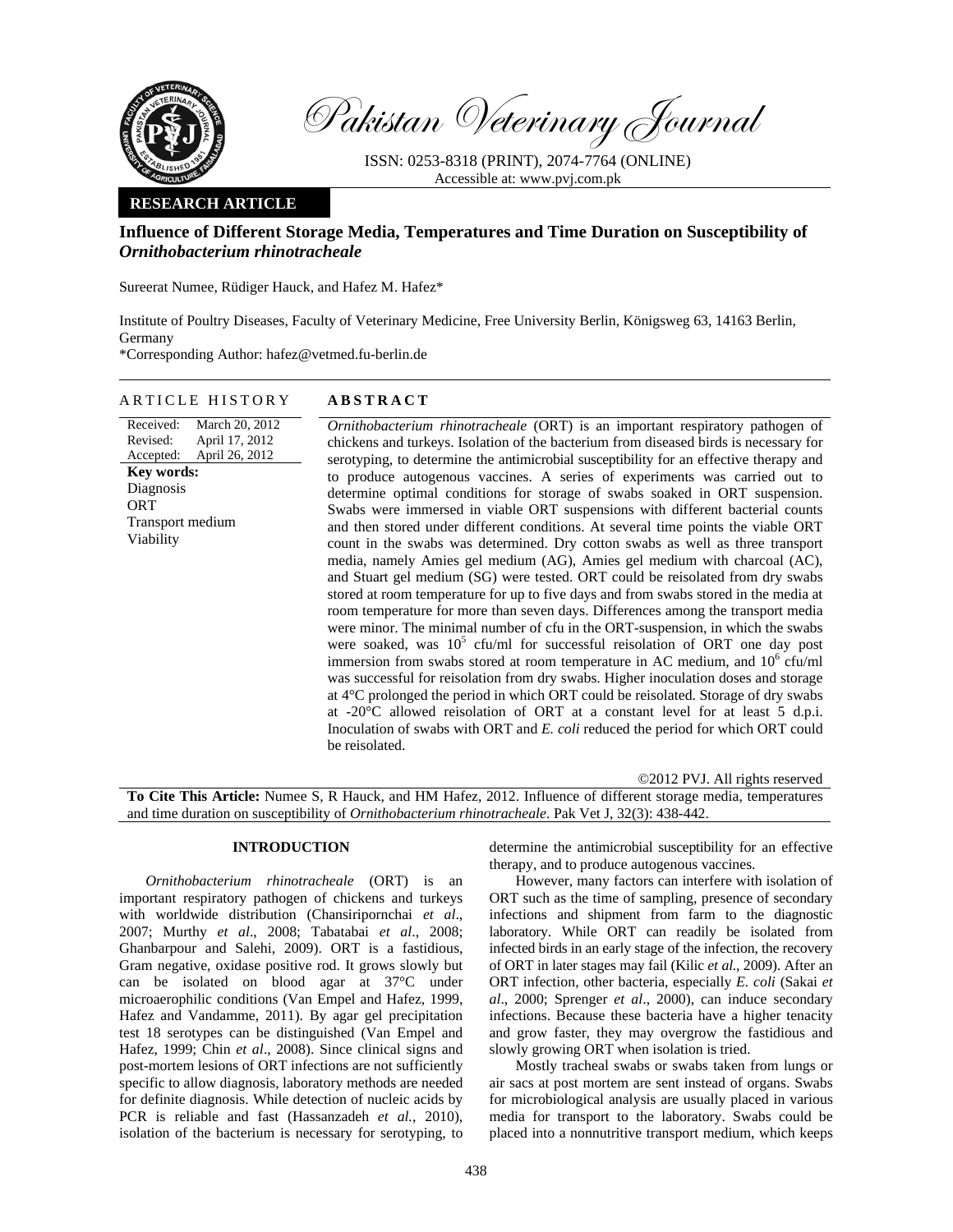the bacteria viable, but does not permit overgrowth of one pathogen by other bacteria present in the sample (Rosa-Fraile *et al*., 2005, Morosini *et al*., 2006). A large number of studies evaluated different swabs and transportation systems with a variety of anaerobes and fastidious aerobes (Thompson and French, 1999; Morosini *et al*., 2006). However, there is no information in the literature on the comparative performance of various transport systems in regard to ORT.

Thus the objective of this study was to determine optimal conditions for collection, and storage conditions for the samples to be transported to laboratory for successful ORT detection.

### **MATERIALS AND METHODS**

**Strains used to contaminate the swabs:** Gentamycin resistant ORT strain of serotype A (B3263/91) was used as standard strain for all experiments and was kindly provided by Intervet International Boxmeer, The Netherlands. Additionally the effect of the bacterial counts in the ORT suspension, in which the swabs were soaked, and storage temperatures were tested with field isolates F56/10 (serotype A), F488/10 (serotype B), and F94/09 (serotype E), which were isolated and serotyped in our laboratory as described by Hafez and Sting (1999). ORT was grown on 5% sheep blood agar plates with 10 µg/ml gentamycin. The plates were incubated microaerobically in 5%  $CO<sub>2</sub>$  atmosphere at 37 $\degree$ C for 48 hr.

*Escherichia coli* strain GB 1927/10/3 was used to determine the effect of storage of ORT together with *E. coli* on ORT reisolation. It was isolated from turkeys and classified as susceptible against gentamycin by agar diffusion test. It was grown on Columbia agar (Oxoid, Wesel, Germany) at 37°C for 24 h.

For preparation of the inocula plates were flooded with PBS. An initial bacterial suspension containing  $10^7 -$ 10<sup>8</sup> cfu/ml in PBS was prepared for each experiment by adjusting turbidity to McFarland standard 0.5.

**Viable bacterial counts:** Viable bacterial counts were determined by preparing a tenfold dilution series in PBS. Then 100 µl of each dilution were streaked on plates with Drigalski spatula and incubated as described above. ORT colonies were visually counted after 48 h.

**Comparison between different transport media and dry swabs:** Dry cotton swabs and three different transport media, namely i) Amies gel medium (AG), ii) Amies gel medium with charcoal (AC) and iii) Stuart gel (SG) medium, (all COPAN, Brescia, Italy) were used. Swabs were immersed for 2 min in an ORT suspension with a McFarland turbidity of 0.5 and then placed into their respective transport media. Dry swabs were stored in sterile glass tubes. The swabs were held at room temperature. After various time intervals two swabs of each medium were suspended in 1 ml sterile PBS each and the bacterial counts were determined.

**Effect of ORT concentrations on the viability after storage of dry cotton swab at room temperature:** In a first experiment sterile dry cotton swabs were used as bacterial carriers and immersed for 2 min in an ORT

suspension with a McFarland turbidity of 0.5. Then they were removed and kept in sterile glass tubes at room temperature. After various time intervals two swabs of each storing temperature were suspended in 1 ml sterile PBS each and the bacterial counts were determined.

In a second experiment with similar design swabs were stored at 4°C or -20°C for various time intervals.

**Dry swabs absorbed in different ORT concentrations:**  Starting with an ORT suspension with a McFarland turbidity of 0.5 a tenfold dilution series was prepared in sterile PBS to a dilution of  $1:10^6$ . Sterile, dry cotton swabs were immersed for 2 min in each dilution. Then they were removed and kept in sterile glass tubes at room temperature. After various time intervals two swabs of each concentration were suspended in 1 ml sterile PBS each and the bacterial counts were determined.

**Effect of ORT concentrations on the reisolation after storage of swabs in AC media at different temperatures:** Starting with an ORT suspension with a McFarland turbidity of 0.5 a tenfold dilution series was prepared in sterile PBS to a dilution of  $1:10^4$ . Swabs of the transportation system using AC medium were immersed for 2 min in the undiluted suspension as well as in the  $1:10^2$ ,  $1:10^4$  and  $1:10^6$  dilutions. The swabs were placed into their plastic devices containing the medium and held at room temperature. After various time intervals two swabs of each combination of inoculation concentration and storage temperature were suspended in 1 ml sterile PBS each and the bacterial counts were determined. The experiment was repeated with field strains F56/10, F488/10, and F94/09, of which only the undiluted inocula and the  $1:10^2$  dilutions were tested.

**Effect of storage of ORT in mixed culture with** *E. coli* **on the reisolation:** Eight suspensions containing different concentrations of ORT and/or E. coli were prepared by mixing equal parts of ORT and *E. coli* suspensions. Suspensions were either adjusted to McFarland standard 0.5 (about.  $10^7$  cfu/ml) or diluted  $1:10^2$  (about  $10^5$  cfu/ml). Swabs of the AC transportation system were immersed for 2 min in the bacterial suspensions. The swabs were placed into their plastic devices containing the medium and held at room temperature. At various time intervals two swabs of each inoculum were streaked directly on 5% sheep blood agar plates with gentamycin and on Gassner agar (Oxoid, Wesel, Germany).

#### **RESULTS**

**Comparison between different transport media:** The total ORT count in the inoculum was  $10^{7.3}$  cfu/ml. The viable counts of reisolated ORT from swabs kept in Amies gel medium and AC medium as well as in Stuart gel medium were similar. Until the end of the experiment on day 7 reisolation counts showed a slow but steady decline from about  $10^{5.2}$  cfu to  $10^3$  cfu, but ORT was reisolated from all swabs stored in media throughout the experiment. In contrast the viable bacterial counts from dry swabs decreased faster, and 6 and 7 days post inoculation (d p. i.) no ORT was reisolated from dry swabs (Table 1).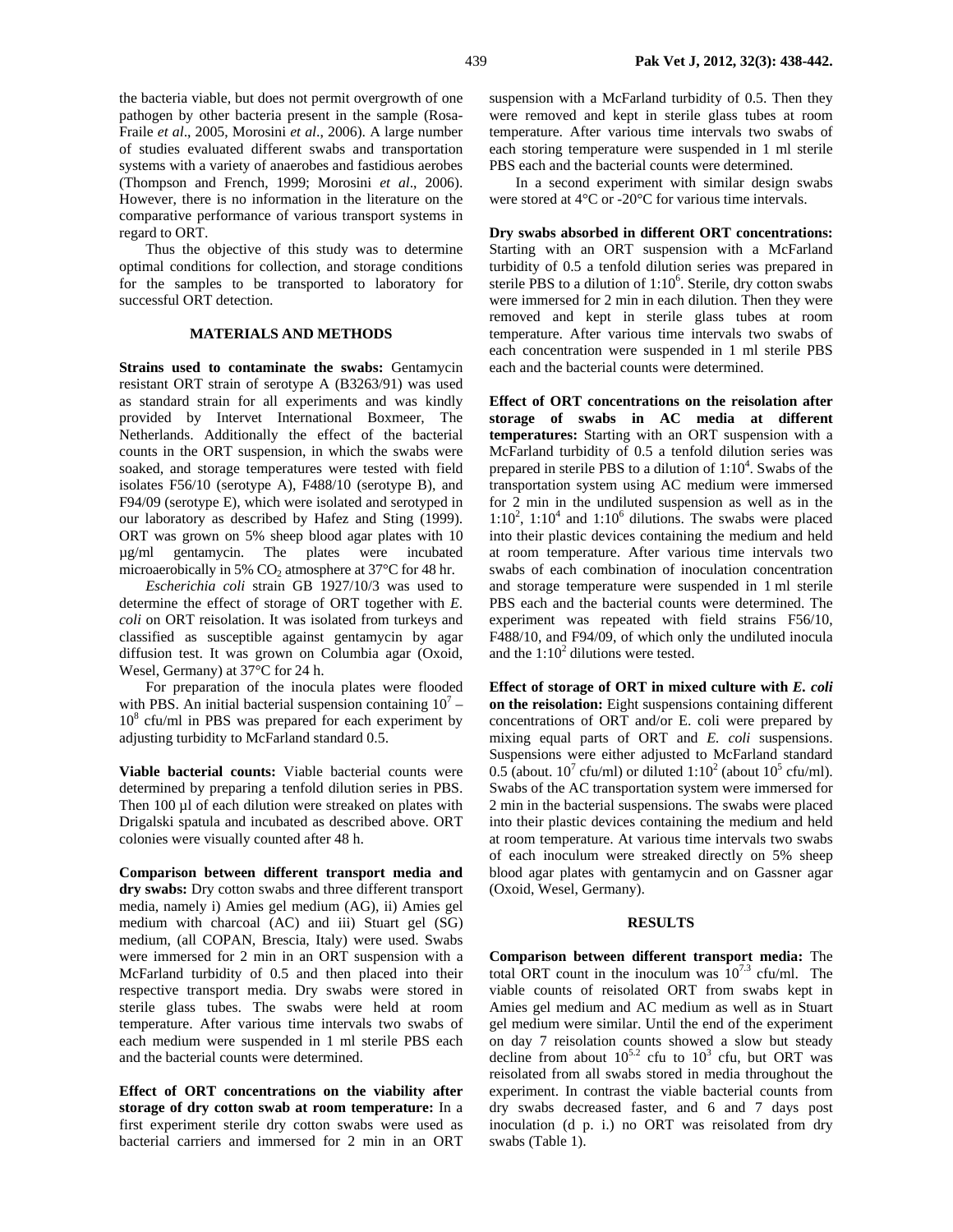Table 1: Mean (n=2) log<sub>10</sub> of cfu *Ornithobacterium rhinotracheale* (ORT) reisolated from dry swabs and swabs of transport systems with Amies gel (AG) medium, Amies gel medium with charcoal (AC) or Stuart gel (SG) medium stored at room temperature for various time intervals.

| Medium                                                            | ORT count in      | Storage time |      |        |       |      |      |      |      |                          |
|-------------------------------------------------------------------|-------------------|--------------|------|--------|-------|------|------|------|------|--------------------------|
|                                                                   | inoculum (cfu/ml) | ιn           | 6 h  | u      |       | 3 d  |      |      |      |                          |
| Dry                                                               | 107.3             | 6.27         | 5.45 | 5.86   | 4.73  | 2.40 | 2.95 | 3.48 | _*   | $\overline{\phantom{a}}$ |
| AG                                                                | $10^{7.3}$        | 5.36         | 5.66 | 5.34   | 5.I I | 4.39 | 4.10 | 3.70 | 3.11 | 2.98                     |
| AC                                                                | $10^{7.3}$        | 5.13         | 5.45 | 5.28   | 4.85  | 4.45 | 4.54 | 3.40 | 3.55 | 3.37                     |
| SG                                                                | $10^{7.3}$        | 5.16         | 5.37 | 5. I 5 | 4.48  | 4.43 | 4.38 | 3.30 | 3.46 | 3.26                     |
| $\ddot{v}$ $\Delta B$ $\ddot{v}$ $\ddot{v}$ $\ddot{v}$ $\ddot{v}$ |                   |              |      |        |       |      |      |      |      |                          |

\*no ORT reisolated

**Dry swabs stored at different temperatures:** Viable ORT counts in the inocula were  $10^{7.7}$  cfu/ml in the first experiment and  $10^{7.6}$  cfu/ml in the second experiment. ORT counts obtained from dry swabs stored at room temperature declined quickly within the first two days p. i. to  $10^{1.6}$  cfu (Table 2). In contrast viable ORT counts from dry swabs stored at 4°C stayed almost constant at about  $10^6$  cfu after 2 days in the first experiment and  $10^{4.5}$  cfu in the second experiment for the first three days, before decreasing sharply to about  $10<sup>2</sup>$ cfu at day 5. Storage of the dry swabs at -20°C allowed recovery of ORT at a constant level of about  $10^{4.7}$  cfu (Table 3), till  $2<sup>nd</sup>$  day.

Table 2: Mean (n=2) log<sub>10</sub> of cfu *Ornithobacterium rhinotracheale* (ORT) reisolated from dry swabs stored at room temperature (RT) and at 4°C for various time intervals.

| Storage     | ORT count in      | Storage time |      |      |      |  |  |
|-------------|-------------------|--------------|------|------|------|--|--|
| temperature | inoculum (cfu/ml) | 3 h          | 6 h  | d    | 2 d  |  |  |
| RT          | 7.7م۱             | 5.99         | 6.26 | 4.15 | 1.63 |  |  |
| 4 °C        | $10^{7.7}$        | 6.13         | 6.20 | 5.99 | 5.75 |  |  |

**Effect of ORT storage on dry cotton swab at room temperature:** The ORT count in the undiluted inoculum was  $10^{7.7}$  cfu/ml. The two highest inoculation doses of  $10^{7.7}$ cfu/ml or  $10^{6.7}$  cfu/ml allowed viability until 1 d p. i. From swabs inoculated with  $10^{5.7}$  cfu/ml or  $10^{4.7}$  cfu/ml ORT could be recovered 3 hours post inoculation (h.p.i.) and 6 h p. i. From swabs inoculated with  $10^{3.7}$  cfu/ml only 3 h p. i. ORT was reisolated. From swabs inoculated with  $10^{2.7}$  cfu/ml or  $10^{1.7}$  cfu/ml no ORT was found viable (Table 4).

Table 3: Mean (n=2)  $log_{10}$  of cfu (10<sup>7.6</sup>) *Ornithobacterium rhinotracheale* (ORT) reisolated from dry swabs stored at 4°C and at -20°C for various time intervals.

| Storage time | Storage temperature (°C) |       |  |  |  |
|--------------|--------------------------|-------|--|--|--|
|              |                          | $-20$ |  |  |  |
| 3 h          | 4.80                     | 4.79  |  |  |  |
| 6 h          | 4.75                     | 4.78  |  |  |  |
| Ιd           | 4.58                     | 4.76  |  |  |  |
| 2d           | 4.42                     | 4.70  |  |  |  |
| 3 d          | 4.42                     | 4.55  |  |  |  |
| 4 d          | 2.39                     | 4.50  |  |  |  |
| 5 d          | 2.00                     | 4.59  |  |  |  |

**Susceptibility of ORT concentrations after storage of swabs in AC media stored at different temperatures:** The ORT count in the undiluted inoculum was  $10^{7.8}$  cfu/ml. From swabs inoculated with undiluted suspension and stored at room temperature reisolation counts were between  $10^4$  cfu and  $10<sup>5</sup>$  cfu until 4 d p. i.. Afterwards they declined. On day 7 p. i. reisolation was still possible from reference strain A (B3263/91) as well as from field isolates F56/10 and F488/10, but not from field isolate F94/09. 14 d p. i. no reisolation was possible from all tested swabs. In contrast from swabs inoculated with undiluted suspension and stored at  $4^{\circ}$ C up to  $10^{3.7}$  cfu were reisolated 14 d p. i., only field isolate F94/10 could not be reisolated from these swabs.

Inoculation with the  $1:10^2$  dilution of the inoculum allowed reisolation until 2 d p. i. from swabs stored at room temperature. ORT counts reisolated from swabs inoculated with the 1:10<sup>2</sup> dilution of the inoculum and stored at  $4^{\circ}$ C decreased only slowly from about  $10^{3.3}$  cfu 1 d p. i. to about 102 cfu 7 d p. i.. 14 d p. i. reisolation was not possible. From swabs inoculated with  $10^{3.8}$  cfu/ml or  $10^{1.8}$  cfu/ml of the reference strain A (B3263/91) no ORT could be reisolated 1 d p. i. (Table 5).

**Effect of storage of ORT in mixed culture with** *E. coli* **on**  the reisolation: From swabs inoculated with  $10^{7.0}$  cfu/ml ORT without *E. coli* ORT was reisolated until 6 d p. i., from the swabs inoculated with  $10^{5.0}$  cfu/ml ORT without *E. coli*, ORT was reisolated until 3 d p. i.. Absorbing the swabs additionally with *E. coli*, regardless of the bacterial counts used, shortened the period in which ORT was reisolated to 3 days and 2 days p. i., respectively. *E. coli* was reisolated from all swabs whose inoculum had contained *E. coli* throughout the whole experiment, and it even frequently grew on the blood agar containing gentamycin (Table 6).

Table 4: Mean (n=2) log<sub>10</sub> of cfu *Ornithobacterium rhinotracheale* (ORT) reisolated from dry swabs inoculated with suspensions containing different ORT counts and stored at room temperature for various time intervals.

| ORT count in      | Storage time at room temperature |      |      |     |  |  |  |
|-------------------|----------------------------------|------|------|-----|--|--|--|
| inoculum (cfu/ml) | 3 h                              | 6 h  | d    | 2 d |  |  |  |
| $10^{7.7}$        | 6.83                             | 6.08 | 5.15 | ∗   |  |  |  |
| $10^{6.7}$        | 5.31                             | 5.09 | 2.45 |     |  |  |  |
| $10^{5.7}$        | 3.82                             | 3.77 |      |     |  |  |  |
| $10^{4.7}$        | 3.46                             | 3.35 |      |     |  |  |  |
| $10^{3.7}$        | 2.15                             |      |      |     |  |  |  |
| $10^{27}$         |                                  |      |      |     |  |  |  |
| $10^{1.7}$        |                                  |      |      |     |  |  |  |

\*no ORT reisolated

#### **DISCUSSION**

A series of experiments was conducted to determine optimal conditions for storage of swabs absorbed with ORT. These conditions should help to determine the possible optimal conditions for shipment of the swabs from farm to the diagnostic laboratory.

Three transport media, namely Amies gel medium, Amies gel medium with charcoal (AC) and Stuart gel medium were included in the investigation and compared to dry swabs. Amies medium is a variation of Stuart medium containing further additives (Amies, 1967). Charcoal can be added to the medium to help neutralize compounds which are toxic to the bacteria (Gästrin *et al*., 1968; Khursheed and Lang, 1996), but its addition to media is necessarily correlated with better performance (Human and Jones, 2004). Stuart medium was originally intended as transport medium for gonococci (Stuart, 1946). All three media have been shown suitable for transport of a variety of different bacteria (Barber *et al*., 1998).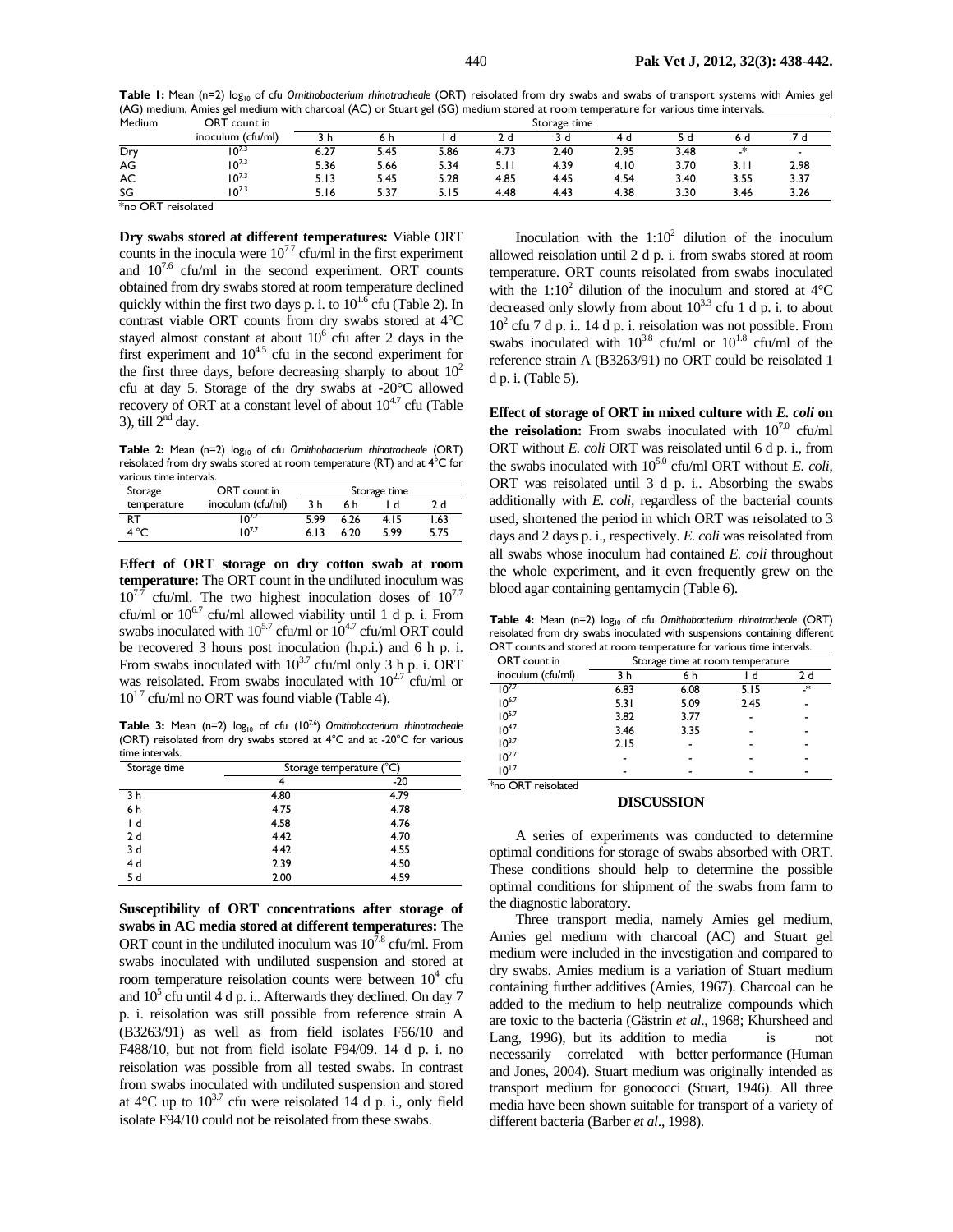Table 5: Mean (n=2) log<sub>10</sub> of cfu *Ornithobacterium rhinotracheale* (ORT) reisolated from swabs inoculated with suspensions containing different ORT counts and stored at room temperature and at 4 °C in Amies gel medium with charcoal for various time intervals.( reshuffle the following indicated data to make it in proper descending order of ORT count in the inoculums column)

| ORT        | ORT count in<br>inoculum<br>(cfu/ml) | Storage     | Storage time |     |     |                          |                |      |                  |           |  |
|------------|--------------------------------------|-------------|--------------|-----|-----|--------------------------|----------------|------|------------------|-----------|--|
| strain     |                                      | temperature | $\mathsf{I}$ | 2d  | 3d  | 4 d                      | 5 d            | 6 d  | 7 d              | 14 d      |  |
| B3263/91   | $10^{7.8}$                           | RT          | 4.6          | 4.7 | 4.6 | 4.0                      | 3.1            | 2.1  | $\overline{1.5}$ | $\cdot^*$ |  |
|            |                                      | 4 °C        | 5.4          | 5.3 | 5.5 | 5.4                      | 4.8            | 4.3  | 4.3              | 3.7       |  |
| F56/10     | $10^{7.4}$                           | RT          | 4.5          | 4.5 | 4.4 | 4.2                      | 3.5            | 2.9  | 2.6              |           |  |
|            |                                      | 4 °C        | 5.2          | 5.0 | 5.4 | 5.3                      | 4.5            | 4.2  | 4.1              | 3.4       |  |
| F488/10    | $10^{7.2}$                           | RT          | 4.8          | 4.7 | 4.6 | 4.5                      | 3.5            | 2.6  | 2.5              |           |  |
|            |                                      | 4 °C        | 5.5          | 5.3 | 5.4 | 5.2                      | 4.7            | 4.3  | 4.2              | 3.8       |  |
| F94/09     | $10^{7.5}$                           | <b>RT</b>   | 4.4          | 4.5 | 4.3 | 3.9                      | 3.6            | 2.5  |                  |           |  |
|            |                                      | 4 °C        | 5.3          | 5.2 | 5.2 | 5.0                      | 4.5            | 4.1  | 3.7              |           |  |
| B3263/91   | $10^{5.8}$                           | <b>RT</b>   | 2.8          | 2.6 |     | $\overline{\phantom{a}}$ | $\blacksquare$ |      |                  |           |  |
|            |                                      | 4 °C        | 3.3          | 2.7 | 2.8 | 2.5                      | 2.4            | 2.5  | 2.6              |           |  |
|            | $10^{5.4}$                           | <b>RT</b>   | 2.8          | 2.4 |     | $\overline{\phantom{a}}$ |                |      |                  |           |  |
| F56/10     |                                      | 4 °C        | 3.3          | 2.9 | 2.9 | 2.6                      | 2.3            | 2.2  | 2.2              |           |  |
|            | $10^{5.2}$                           | <b>RT</b>   | 2.4          | 2.0 |     |                          |                |      |                  |           |  |
| F488/10    |                                      | 4 °C        | 3.3          | 2.5 | 2.5 | 2.4                      | 2.2            | 2.0  | 2.0              |           |  |
|            | $10^{5.5}$                           | <b>RT</b>   | 2.8          | 2.6 |     | $\overline{\phantom{a}}$ |                |      |                  |           |  |
| F94/09     |                                      | 4 °C        | 3.2          | 2.6 | 2.4 | 2.2                      | 2.0            | و. ا | 1.9              |           |  |
| A          |                                      | <b>RT</b>   |              | -   |     |                          | ٠              |      |                  |           |  |
| (B3263/91) | $10^{3.8}$                           | 4 °C        | ٠            |     |     |                          |                |      |                  |           |  |

**Table 6:** Reisolation of *Ornithobacterium rhinotracheale* (ORT) and *E. coli* from swabs inoculated with suspensions containing different ORT and *E. coli* concentrations, stored at room temperature in Amies gel medium with charcoal for various time intervals.

| ORT suspension   | E. coli          | Agar for    | Storage time (d) |              |              |            |         |         |         |         |
|------------------|------------------|-------------|------------------|--------------|--------------|------------|---------|---------|---------|---------|
|                  | suspension       | reisolation |                  | 2            |              |            |         |         |         | 14      |
| $107$ cfu/ml     | PBS <sup>1</sup> | Blood       | <b>ORT</b>       | <b>ORT</b>   | ORT          | <b>ORT</b> | ORT     | ORT     | _*      |         |
|                  |                  | Gassner     | -                |              |              |            |         |         |         |         |
| $107$ cfu/ml     | $105$ cfu/ml     | Blood       | <b>ORT</b>       | <b>ORT</b>   | ORT,E. coli  | E. coli    | E. coli | E. coli | E. coli | E. coli |
|                  |                  | Gassner     | E. coli          | E. coli      | E. coli      | E. coli    | E. coli | E. coli | E. coli | E. coli |
| $107$ cfu/ml     | $107$ cfu/ml     | Blood       | ORT              | ORT, E. coli | ORT, E. coli | E. coli    | E. coli | E. coli | E. coli | E. coli |
|                  |                  | Gassner     | E. coli          | E. coli      | E. coli      | E. coli    | E. coli | E. coli | E. coli | E. coli |
| $105$ cfu/ml     | PBS <sup>1</sup> | Blood       | ORT              | <b>ORT</b>   | ORT          |            |         |         |         |         |
|                  |                  | Gassner     |                  |              |              |            |         |         |         |         |
| $105$ cfu/ml     | $105$ cfu/ml     | Blood       | ORT, E. coli     | ORT, E. coli | E. coli      | E. coli    | E. coli | E. coli | E. coli | E. coli |
|                  |                  | Gassner     | E. coli          | E. coli      | E. coli      | E. coli    | E. coli | E. coli | E. coli | E. coli |
| $105$ cfu/ml     | $107$ cfu/ml     | Blood       | ORT, E. coli     | ORT, E. coli | E. coli      | E. coli    | E. coli | E. coli | E. coli | E. coli |
|                  |                  | Gassner     | E. coli          | E. coli      | E. coli      | E. coli    | E. coli | E. coli | E. coli | E. coli |
| PBS <sup>1</sup> | $107$ cfu/ml     | Blood       | E. coli          | E. coli      | E. coli      | E. coli    | E. coli | E. coli | E. coli | E. coli |
|                  |                  | Gassner     | E. coli          | E. coli      | E. coli      | E. coli    | E. coli | E. coli | E. coli | E. coli |
| PBS <sup>1</sup> | $105$ cfu/ml     | Blood       | E. coli          | E. coli      | E. coli      | E. coli    | E. coli | E. coli | E. coli | E. coli |
|                  |                  | Gassner     | E. coli          | E. coli      | E. coli      | E. coli    | E. coli | E. coli | E. coli | E. coli |

<sup>1</sup>instead of the bacterial suspension sterile PBS was added; \*no bacterial growth

Differences of the transport media in regard to viable ORT count were minor. Similar results were obtained by Barber *et al.* (1998), who tested ten different systems with several bacterial species. However, transport systems using the same medium from different manufacturers may produce different results (Morosini *et al*., 2006). Dry swabs kept ORT viable between 2 and 5 d p. i. at room temperature, but their performance was variable. Dry swabs in aerobic tubes previously had been shown suitable for transport of bacteria (Roelofsen *et al*., 1999). Possible advantages are the cost and that dry swabs do not allow multiplication of other bacteria that might overgrow ORT.

Higher inoculation doses and storage at 4°C prolonged the period in which ORT could be reisolated. The same influence of storage temperature on viability has been described for some bacterial species (Human and Jones, 2004), while other combinations of bacteria and media yielded similar results at 4°C and room temperature (Tvede and Hoiby, 1992; Human and Jones, 2004). Surprisingly, storage of dry swabs at -20°C allowed reisolation of ORT at a constant level for at least 5 d p. i.

The recovery rates were similar, regardless of whether the reference strain or a field isolate was tested.

Inoculation of swabs with ORT and *E. coli* showed that additional immersion of swabs with secondary pathogens can compromise reisolation of ORT. This experiment also underlined the low viability of ORT compared to *E. coli*. which explained the lower isolation rate compared to high detection rate using PCR or immunohistochemistry (van Veen *et al*., 2000; Hafez and Vandamme, 2001). From second day after p. i. it was also possible to isolate *E. coli* on blood agar containing gentamycin. This indicated that *E. coli* multiplied in the transport medium to such numbers that it could overcome the adverse effect of the gentamicin used into the blood agar.

In conclusion for a successful isolation of ORT swabs may be stored in transport medium and brought to the laboratory as earlier as possible. Moreover, swabs may be refrigerated during transportation and at the laboratory, if they are not to be processed immediately. There is no data about the counts of ORT in organs of naturally infected birds, and probably they vary depending on the involved strain, intensity of infection and stage of the infection.